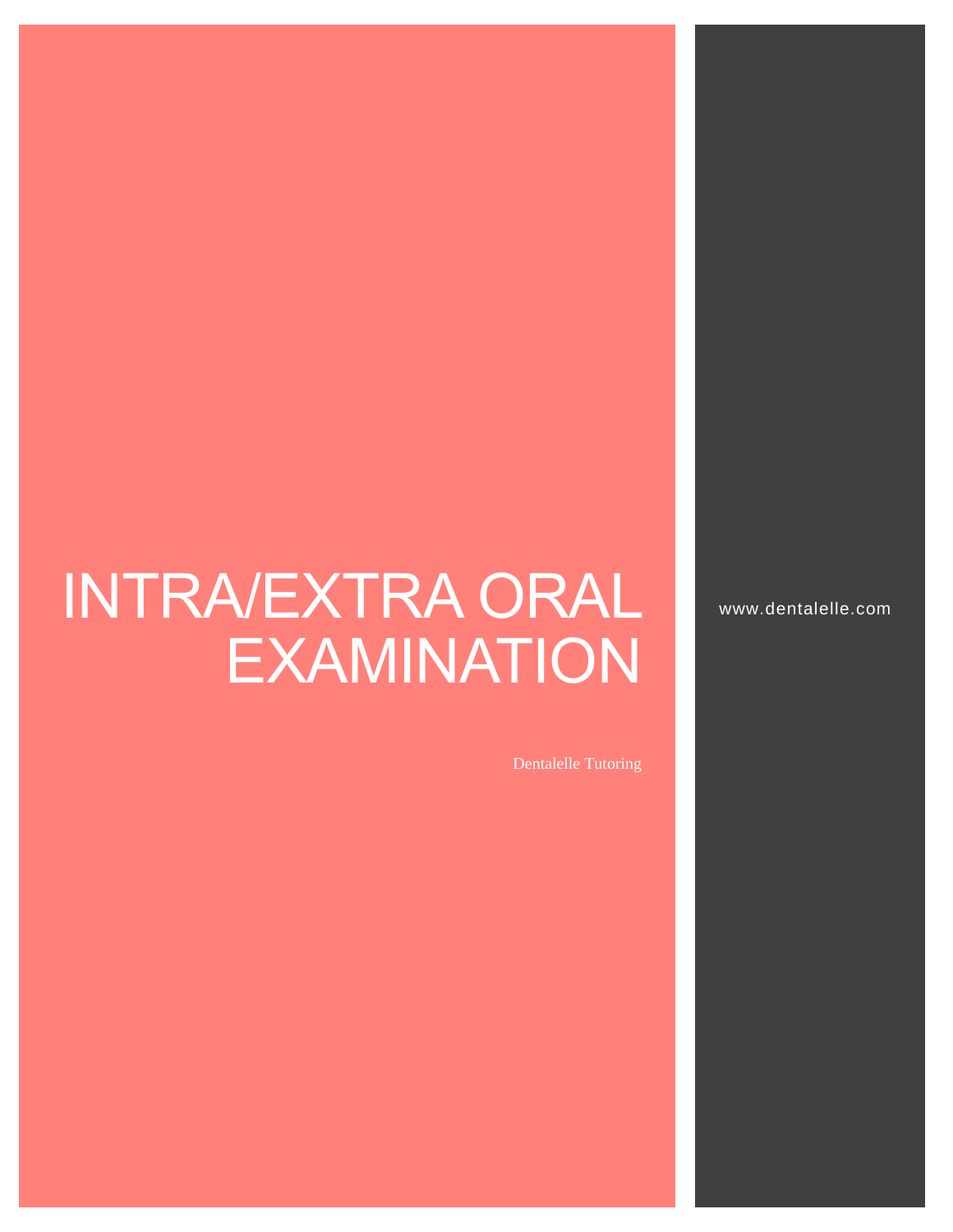#### Intraoral/Extraoral Examination

- **1. If you notice a 'typical' finding after reviewing the head and neck on a new patient, what does this mean?**
- (a) you had expected this
- (b) within normal limits
- (c) not present in all individuals but within normal limits
- (d) found in most people

(slide 2)

#### **2. In the head and neck examination categories you have the normal, typical and pathologic. Pathologic refers to infection.**

- (a) Both statements are true
- (b) Both statements are false
- (c) First statement is true, second is false
- (d) First statement is false, second is true

(slide 2)

# **3. How should the major lymph nodes be palpated?**

- (a) the patient in supine position
- (b) the patient in sub supine position
- (c) the patient upright
- (d) the patient upright OR supine
- (e) (slide 3)

# **4. Are fixed nodes a concern?**

- (a) yes they can be
- (b) no never
- (c) yes they can and should be noted
- (d) if the patient is ill
- (e) (slide 3)

# **5. What group of lymph nodes are common to lymph nodes being enlarged and palpable AFTER infection?**

- (a) submandibular
- (b) sublingual caruncle
- (c) lingual varacosities
- (d) submental
- (e) (slide 3)

# **6. Where are the supraclavicular nodes located?**

- (a) just above the clavicle
- (b) just below the clavicle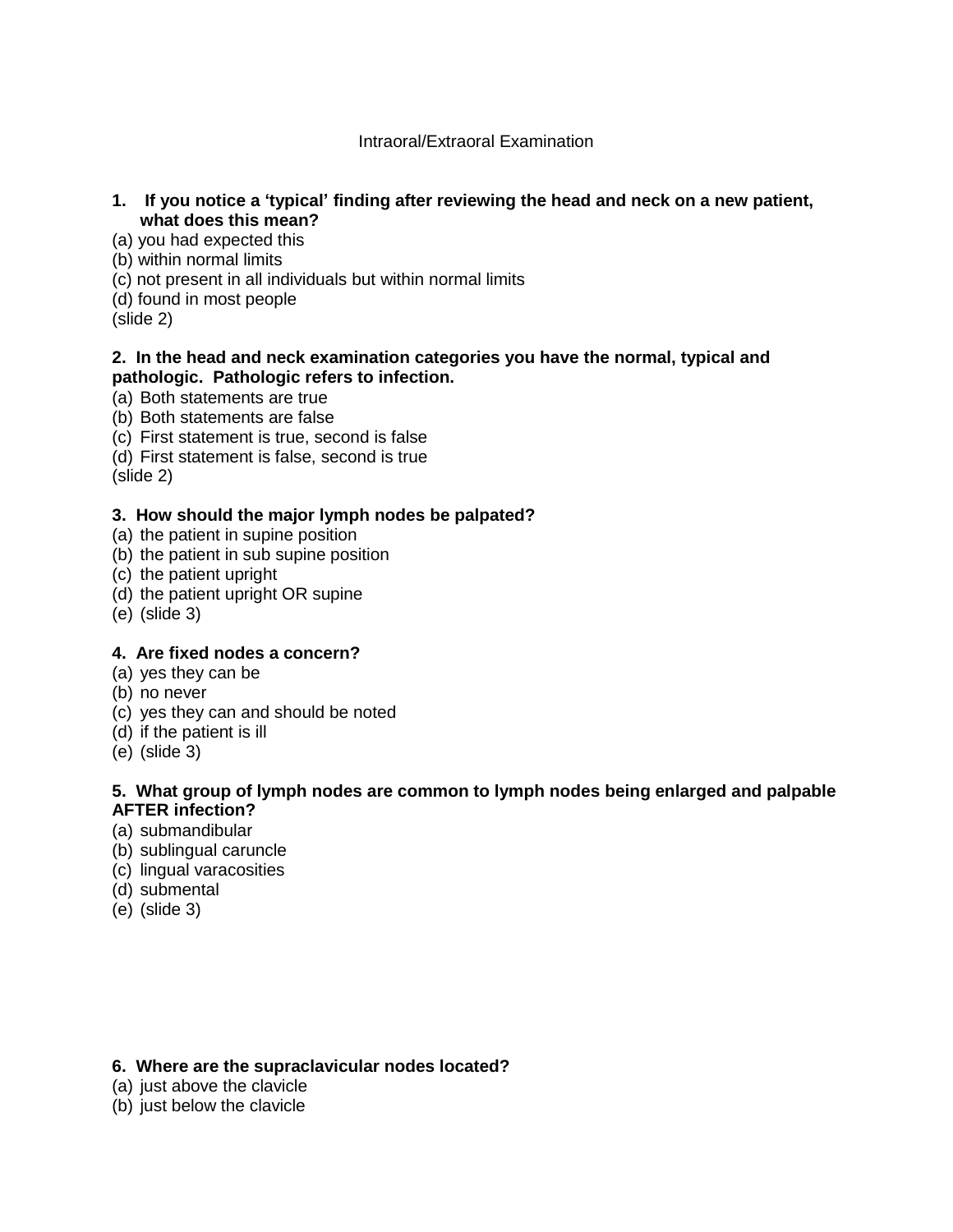- (c) along the clavicle
- (d) usually cannot be felt
- (e) (slide 4)

**7. Palpate the \_\_\_ nodes by pulling or rolling the tissues under the chin up and over the inferior border of the mandible. Also make sure to ask the patient to touch the roof of the mouth with the tongue, pressing firmly against the roof will allow additional access.**

- (a) submandibular, TRUE
- (b) auricular, TRUE
- (c) submandibular, FALSE
- (d) auricular, FALSE
- (e) (slide 4)

# **8. These nodes \_\_\_\_ are one inch above and below the hairline**

- (a) auricular
- (b) cervical chain
- (c) occipitala
- (d) occipital
- (e) (slide 4)

#### **9. Where are the deep cervical lymph nodes?**

- (a) on the neck inferior to the superficial cervical
- (b) on the neck
- (c) backside of the neck superior to the superficial cervical
- (d) None are correct
- (e) slide 5

# **10. What is bimanual palpation?**

- (a) finger and thumb of same hand
- (b) finger and thumb from each hand
- (c) fingers of same hand
- (d) fingers from each hand
- (e) (slide 6)

# **11. What is bilateral palpation?**

- (a) finger and thumb of same hand
- (b) fingers and thumb from each hand
- (c) two hands used at same time
- (d) one hand used at same time
- (e) (slide 6)

# **12. What duct is distal (behind) the parotid salivary gland?**

- (a) opening of submandibular duct
- (b) parotid duct
- (c) submandibular duct
- (d) none
- (e) (slide 7)

# **13. How is the floor of the mouth examined?**

(a) bilateral palpation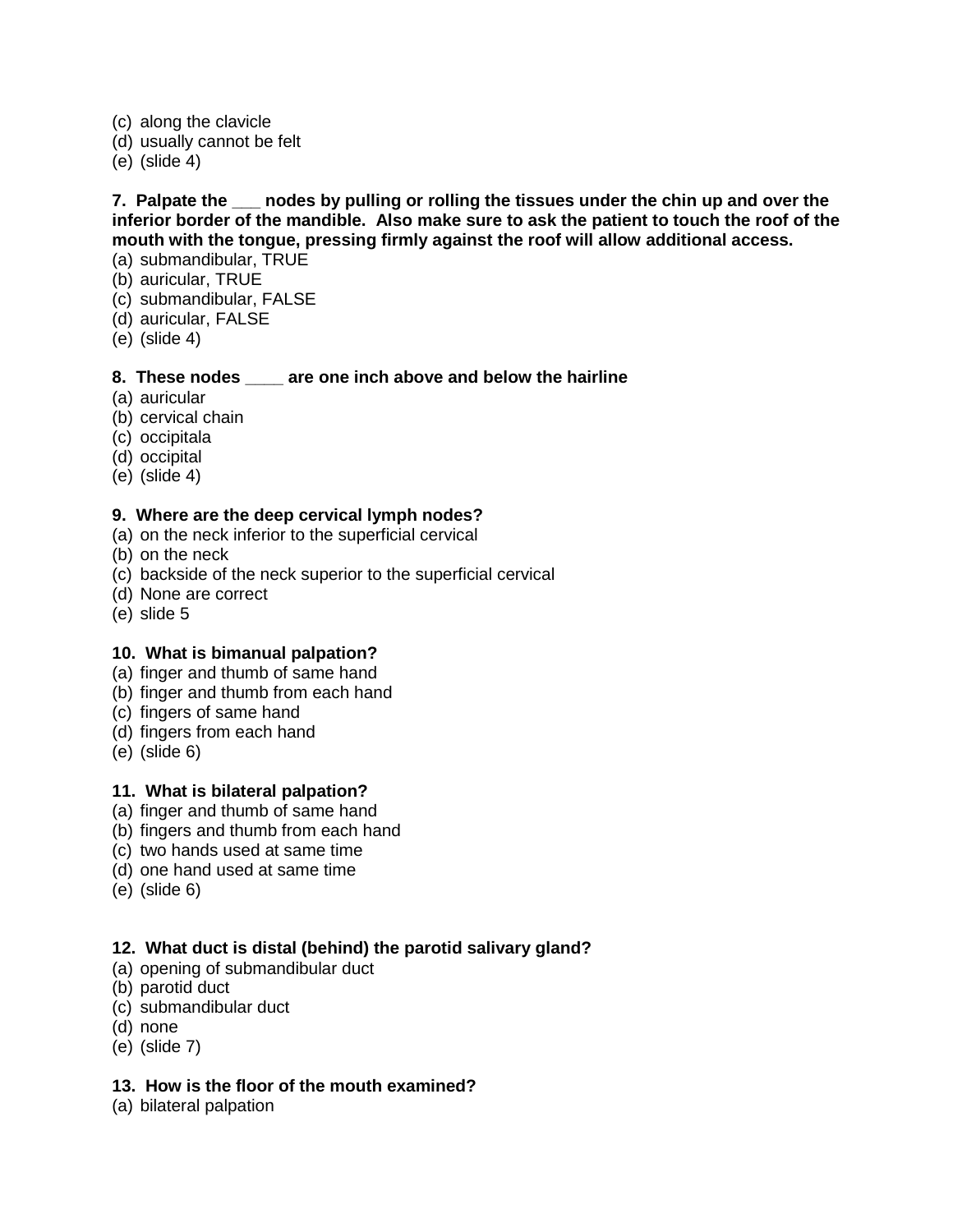- (b) bidigital palpation
- (c) bimanual palpation
- (d) raise the tongue
- (e) (slide 8)

#### **14. What houses the Whartons duct?**

- (a) lingual frenum
- (b) sublingual caruncle
- (c) sublingual folds
- (d) b and c
- (e) (slide 8)

#### **15. What is the lingual frenum?**

- (a) opening to a duct
- (b) oblique elevation
- (c) houses ducts from sublingual salivary gland
- (d) muscle attachment
- (e) (slide 8)

# **16. What are two oblique elevations found laterally away from the lingual frenum?**

- (a) sublingual folds
- (b) sublingual caruncle
- (c) lingua frenum
- (d) whartons ducts
- (e) (slide 8)

# **17. Where are the papilla of the tongue located?**

- (a) ventral surface of the tongue
- (b) ventral and dorsal surface of the tongue
- (c) dorsal surface of the tongue
- (d) dorsal and lateral of the tongue
- (e) (slide 9)

# **18. What can be found on the posterior dorsal surface of the tongue?**

- (a) lingual varicosities
- (b) foliate papillae
- (c) lingual thyroid
- (d) sulcus terminalis
- (e) (slide 9)

# **19. What type of patients commonly have lingual varicosities?**

- (a) children
- (b) adult females
- (c) seniors
- (d) senior males
- (e) (slide 9)

# **20. Can nutritional deficiencies cause inflammation of the tongue?**

- (a) Yes
- (b) No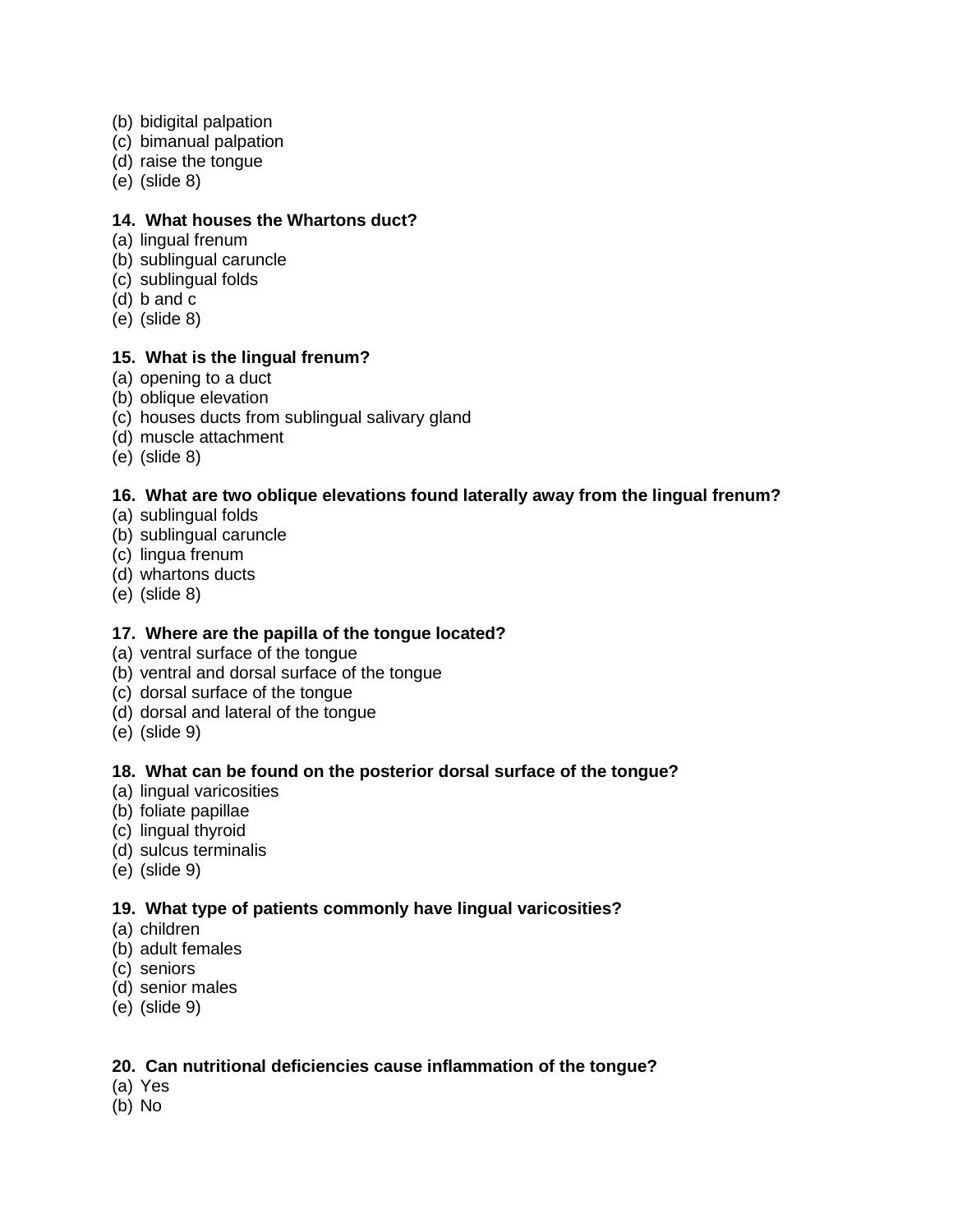(c) Only in children (slide 10)

#### **21. What is the most common cause of oral cancer?**

- (a) tobacco and smoking
- (b) tobacco and alcohol
- (c) smokeless tobacco and alcohol
- (d) a and c
- (e) (slide 12)

#### **22. Heavy exposure to the sun could lead to \_\_\_?**

- (a) cancer of the face
- (b) cancer to the nose (first area hit by the sun)
- (c) cancer of the lip
- (d) cancer of the lip and nose
- (e) (slide 13)

# **23. What is TNM system?**

- (a) tumor size, presence or absence of tumor in nodes, presence of absence of distant metastases
- (b) tumor color and size, tumor in nodes, if metastases
- (c) tumor size, tumor in submandibular nodes, malodor
- (d) None
- (e) (slide 15)

## **24. How is cancer of the oral cavity treated?**

- (a) chemotherapy and radiation
- (b) radiation is the first step
- (c) surgery after chemotherapy
- (d) chemotherapy, radiation, surgery
- (e) (slide 16)

# **25. What is the preferred method to tae care of bulky tumours?**

- (a) radiation
- (b) chemotherapy
- (c) surgery biopsy
- (d) chemotherapy and radiation combined
- (e) (slide 16)

# **26. What is the Brush Biopsy, Cytology, Velscope, and Vizilite - explain each one.**

(slides 17-20)

#### **27. What is erythroplakia?**

- (a) usually benign
- (b) common in females
- (c) can exhibit premaligancy
- (d) white lesion with red border
- (e) (slide 23)

#### **28. How many teeth are in the primary dentition?**

(a) 10-20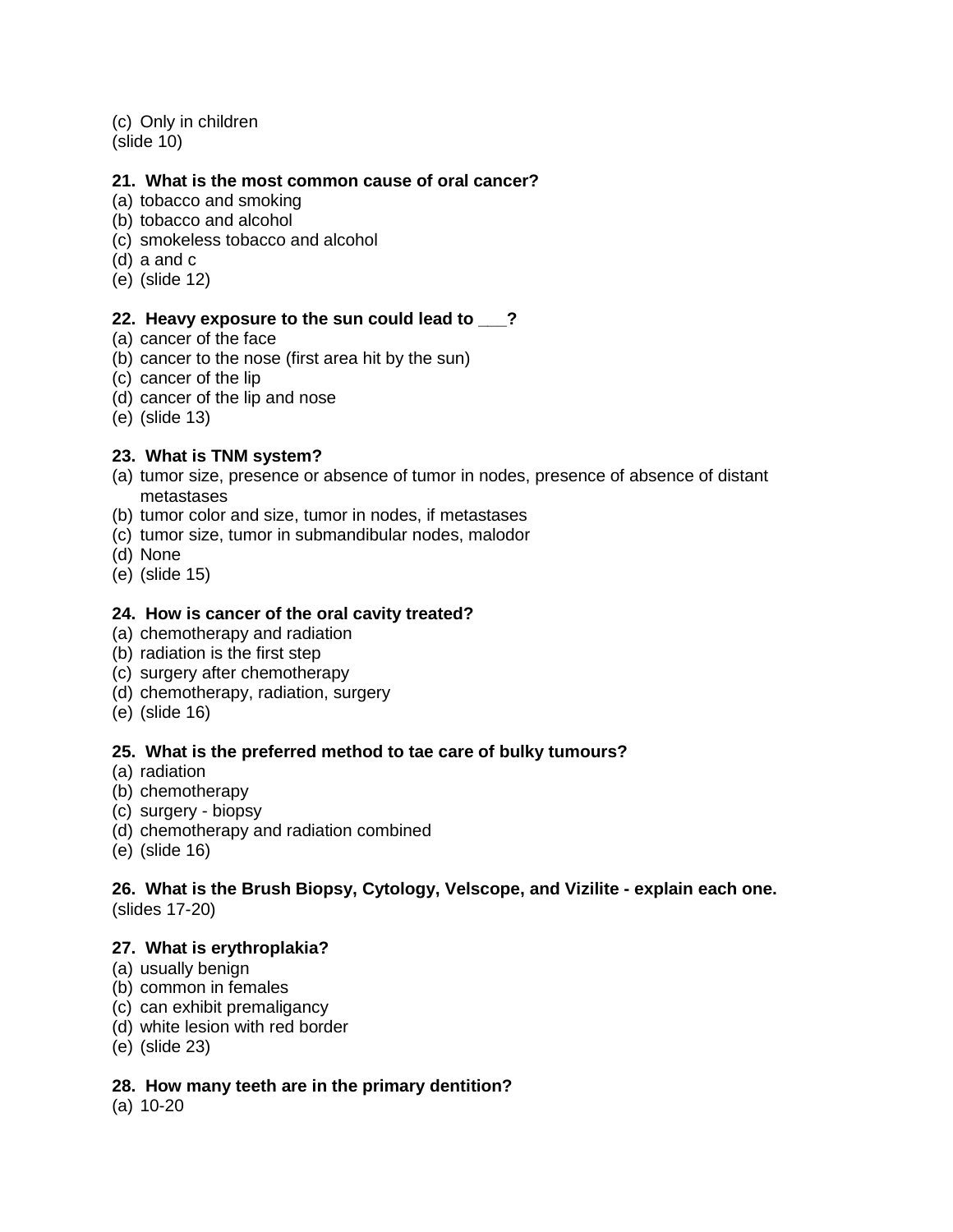- (b) 20
- (c) 25
- (d) 18
- (e) (slide 66)

# **29. Where is the sublingual gland located?**

- (a) anterior to the submandibular gland
- (b) posterior to the submandibular gland
- (c) superior to the submandibular gland
- (d) inferior to the submandibular gland
- (e) (slide 61)

#### **30. Where is the philtrum?**

- (a) the tip of the nose
- (b) the space between the nose and upper lip
- (c) inferior to the mentolabial sulcus
- (d) near the lower lip vermillion
- (e) (slide 59)

#### **31. What is the inner canthus of the eye?**

- (a) folder of tissue near the labial commissures
- (b) only in blue eye-individuals
- (c) fold of tissue at the inner corner of the eyelids
- (d) the eyelid
- (e) (slide 58)

# **32. What papillae is at the most anterior portion of the tongue?**

- (a) fungiform
- (b) apex of tongue
- (c) filiform
- (d) circumvallate
- (e) (slide 57)

# **33. What is the incisive papilla?**

- (a) at the midline
- (b) bright red
- (c) thin keratinized tissue
- (d) thick keratinized tissue
- (e) (slide 54)

#### **34. What are yellowish sebaceous glands found on the facial mucosa near the corner of the mouth?**

- (a) frenum
- (b) alveolar mucosa
- (c) lip pits
- (d) fordyce granules
- (e) (slide 52)

#### **35. What is true about mouth guards?**

(a) allows speaking and does not limit breathing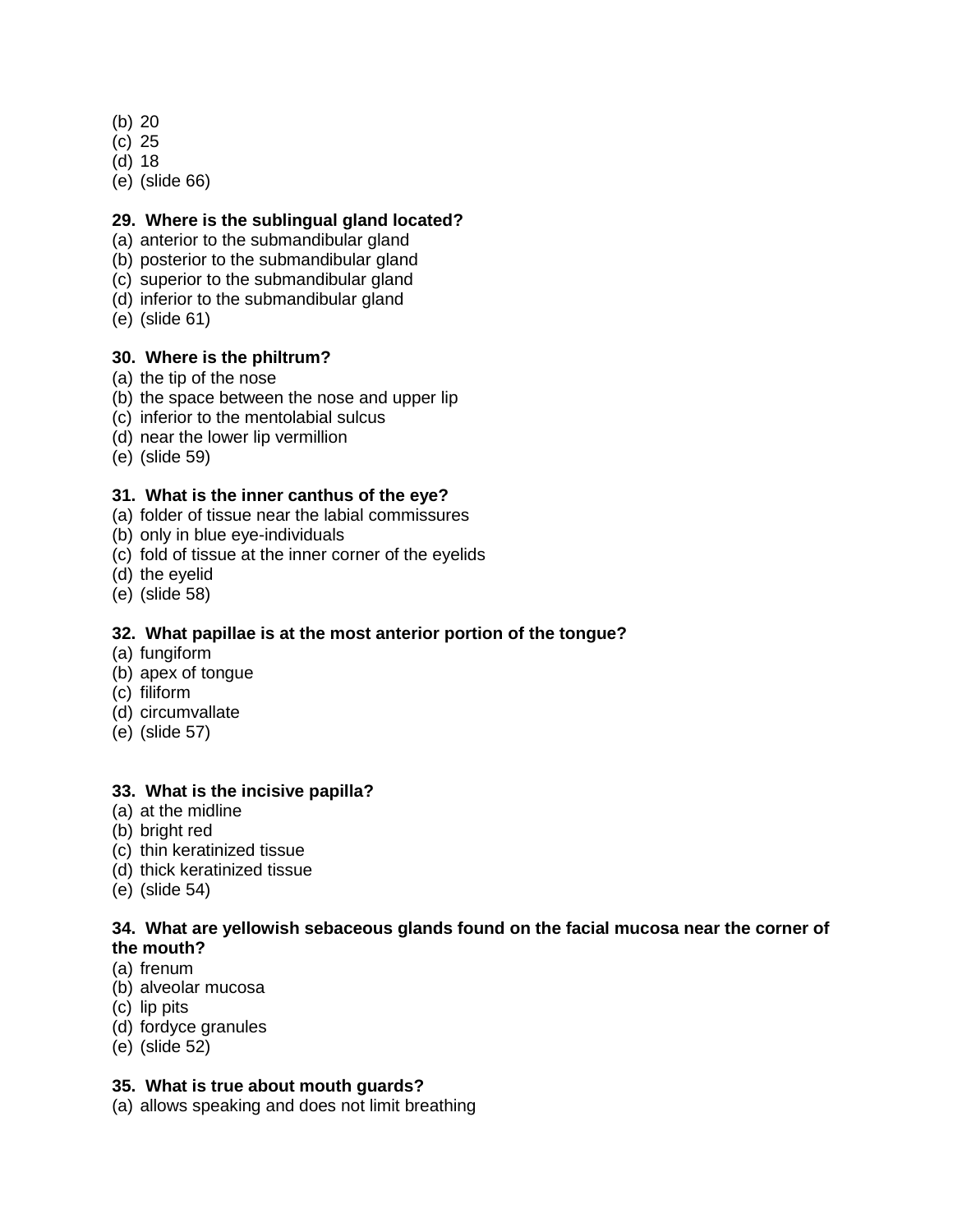- (b) should be cost effective
- (c) includes high power absorption and power distribution throughout the expansion
- (d) all of the above
- (e) (slide 49)

#### **36. After \_\_\_\_ hours the chance for an avulsed tooth to successfully recover full function diminish.**

- (a) 1 hour
- (b) 2 hours
- (c) 3 hours
- (d) 4 hours
- (e) (slide 48)

#### **37. What is best to use with large diastamas?**

- (a) Stim-U-Dents
- (b) Proxy Brushes
- (c) Toothpicks
- (d) Floss wand
- (e) (slide 44)

#### **38. What method of flossing is preferred for children?**

- (a) loop or circle
- (b) loop
- (c) spool
- (d) floss picks
- (e) (slide 43)

# **39. When does plaque begin to mineralize into calculus?**

- (a) 12-24 hours
- (b) 6-12 hours
- (c) 24 hours
- (d) 36 hours
- (e) (slide 41)

#### **40. Can interproximal plaque that has been left for 24 hours be removed by floss?**

- (a) yes
- (b) no
- (c) (slide 40)

#### **41. When does the pellicle form?**

- (a) immediately after brushing
- (b) immediately after a cleaning
- (c) immediately after using mouthwash
- (d) None of the above
- (e) (slide 39)

# **42. When the pH of saliva is 4.5-5.0 what happens?**

- (a) calculus forms
- (b) demineralization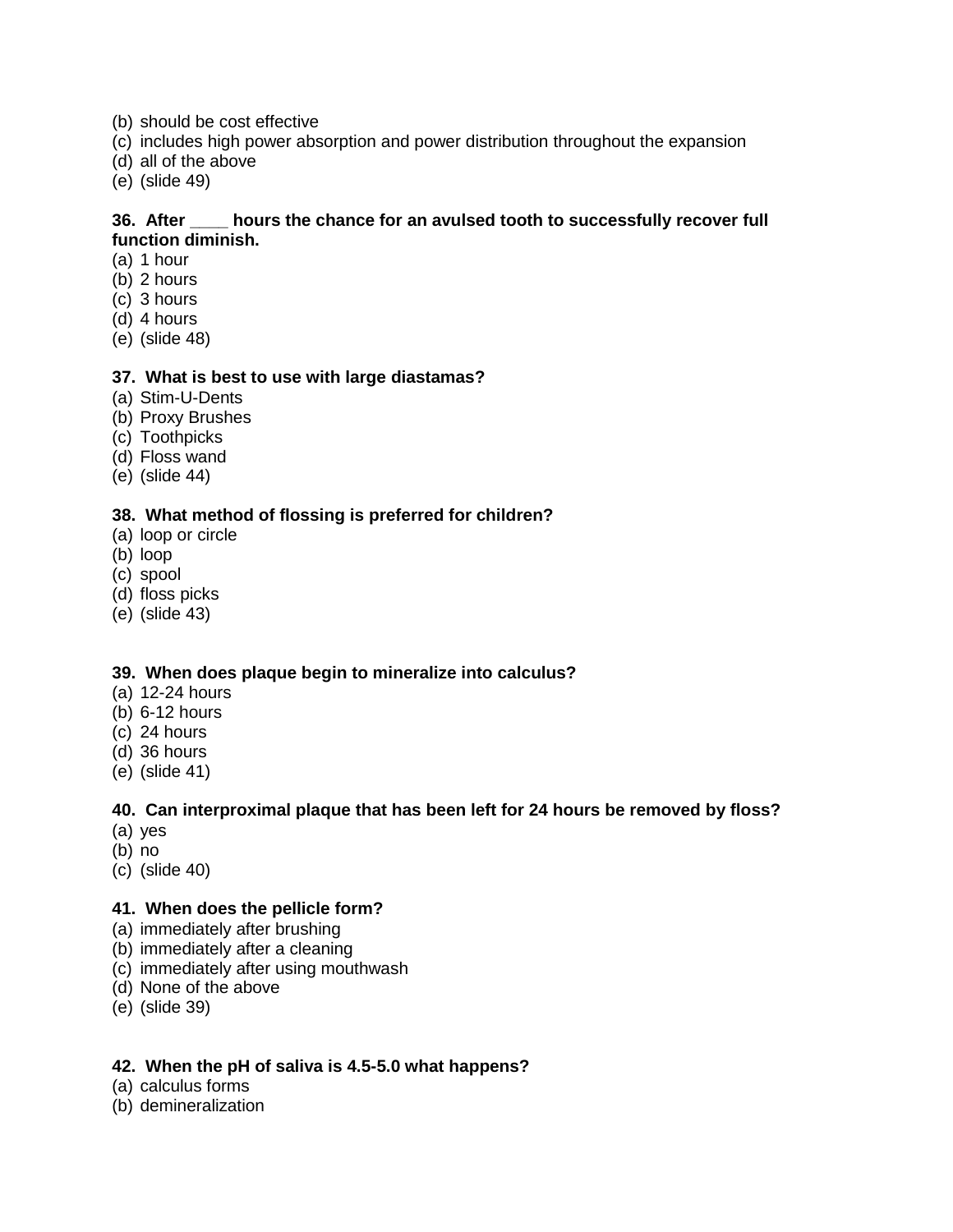- (c) caries form
- (d) xerostomia
- (e) (slide 35)

#### **43. If the pulp is dead what happens?**

- (a) the tooth is sensitive 'sometimes'
- (b) the tooth has no response
- (c) the tooth has decay
- (d) the tooth needs to be removed
- (e) (slide 32)

# **ANSWERS**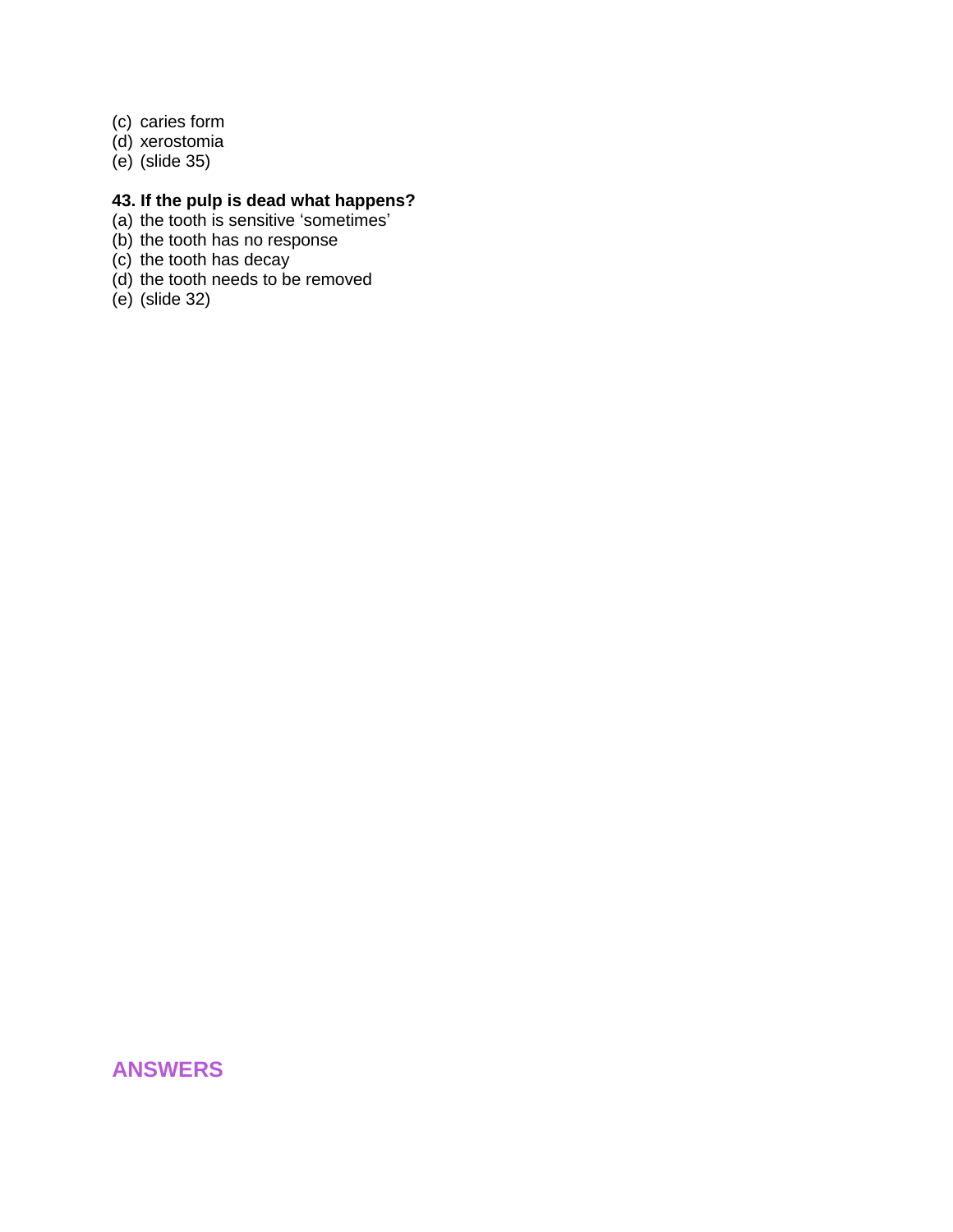#### **1. If you notice a 'typical' finding after reviewing the head and neck on a new patient, what does this mean?**

- (a) you had expected this
- (b) within normal limits
- (c) not present in all individuals but within normal limits

(d) found in most people

(slide 1)

#### **2. In the head and neck examination categories you have the normal, typical and pathologic. Pathologic refers to infection.**

- (a) Both statements are true
- (b) Both statements are false
- (c) First statement is true, second is false
- (d) First statement is false, second is true

# **3. How should the major lymph nodes be palpated?**

- (a) the patient in supine position
- (b) the patient in sub supine position
- (c) the patient upright
- (d) the patient upright OR supine
- (e) (slide 3)

#### **4. Are fixed nodes a concern?**

- (a) yes they can be
- (b) no never
- (c) yes they can and should be noted
- (d) if the patient is ill
- (e) (slide 3)

#### **5. What group of lymph nodes are common to lymph nodes being enlarged and palpable AFTER infection?**

- (a) submandibular
- (b) sublingual caruncle
- (c) lingual varacosities
- (d) submental
- (e) (slide 3)

# **6. Where are the supraclavicular nodes located?**

- (a) just above the clavicle
- (b) just below the clavicle
- (c) along the clavicle
- (d) usually cannot be felt
- (e) (slide 4)

**7. Palpate the \_\_\_ nodes by pulling or rolling the tissues under the chin up and over the inferior border of the mandible. Also make sure to ask the patient to touch the roof of the mouth with the tongue, pressing firmly against the roof will allow additional access.**

(a) submandibular, TRUE

(b) auricular, TRUE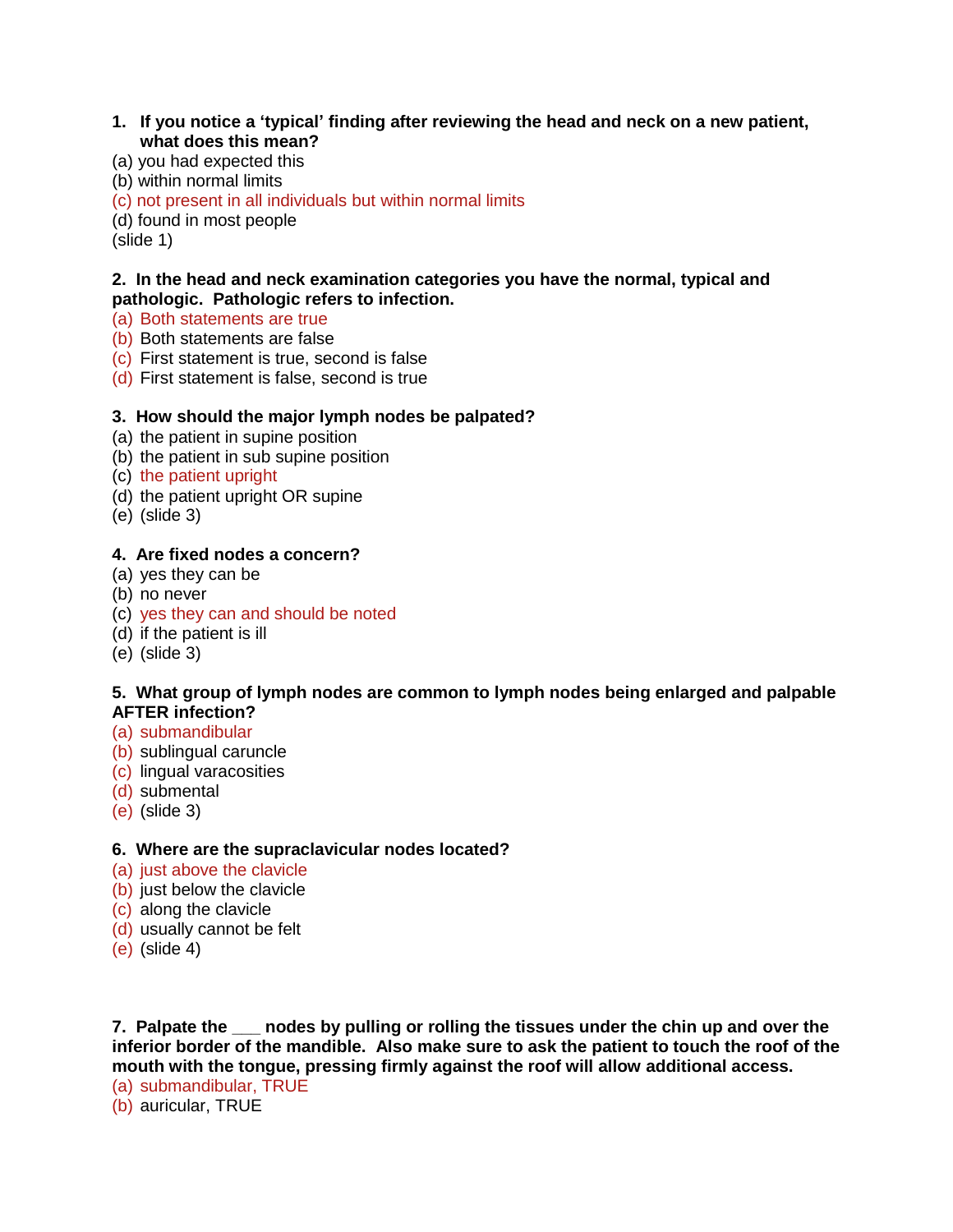- (c) submandibular, FALSE
- (d) auricular, FALSE
- (e) (slide 4)

# **8. These nodes \_\_\_\_ are one inch above and below the hairline**

- (a) auricular
- (b) cervical chain
- (c) occipitala
- (d) occipital
- (e) (slide 4)

#### **9. Where are the deep cervical lymph nodes?**

- (a) on the neck inferior to the superficial cervical
- (b) on the neck
- (c) backside of the neck superior to the superficial cervical
- (d) None are correct
- (e) slide 5

#### **10. What is bimanual palpation?**

- (a) finger and thumb of same hand
- (b) finger and thumb from each hand
- (c) fingers of same hand
- (d) fingers from each hand
- (e) (slide 6)

## **11. What is bilateral palpation?**

- (a) finger and thumb of same hand
- (b) fingers and thumb from each hand
- (c) two hands used at same time
- (d) one hand used at same time
- (e) (slide 6)

# **12. What duct is distal (behind) the parotid salivary gland?**

- (a) opening of submandibular duct
- (b) parotid duct
- (c) submandibular duct
- (d) none \*the parotid duct is MESIAL (infront of) to the parotid salivary gland, see image on slide 7
- (e) (slide 7)

#### **13. How is the floor of the mouth examined?**

- (a) bilateral palpation
- (b) bidigital palpation
- (c) bimanual palpation
- (d) raise the tongue
- (e) (slide 8)

#### **14. What houses the Whartons duct?**

- (a) lingual frenum
- (b) sublingual caruncle
- (c) sublingual folds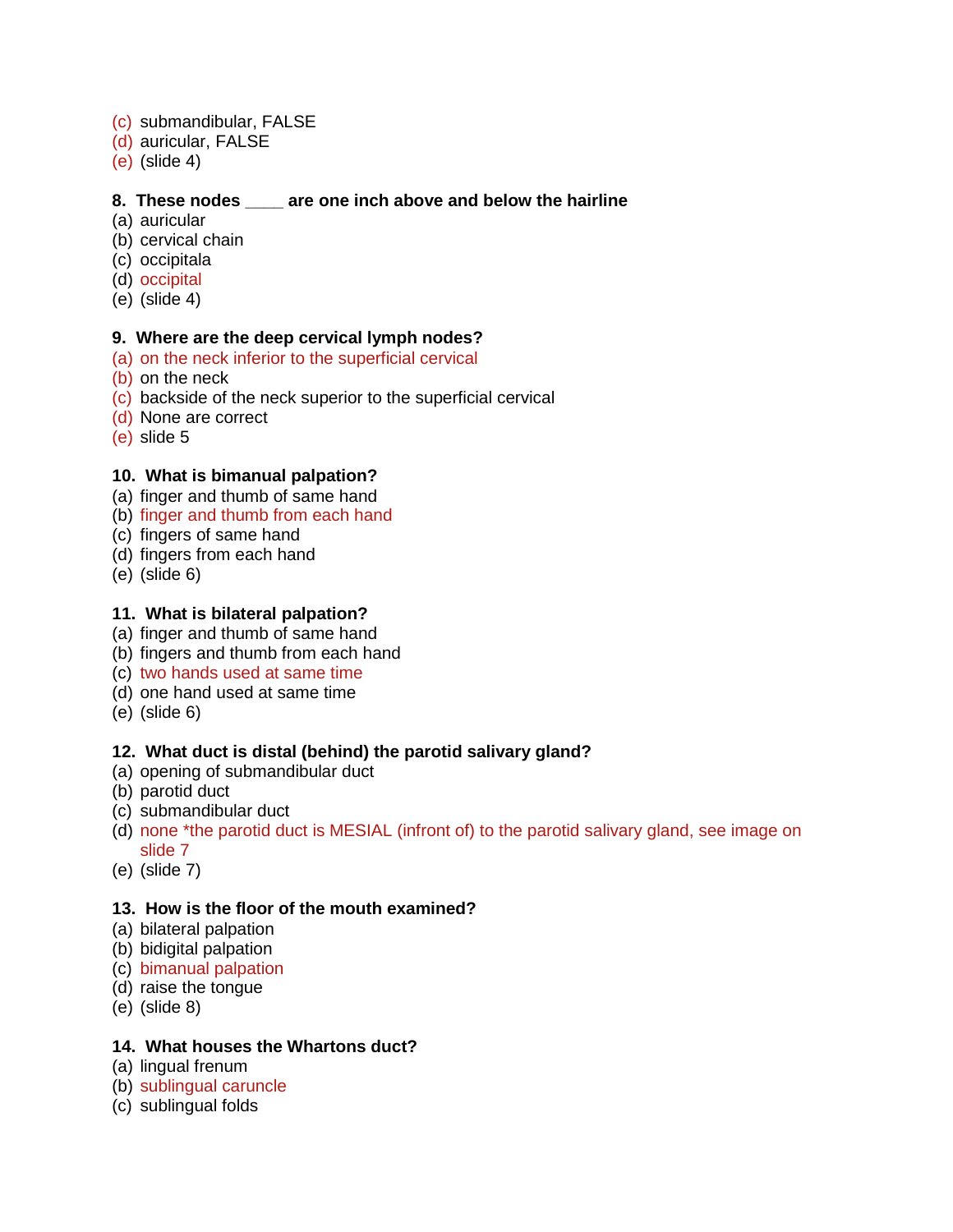- (d) b and c
- (e) (slide 8)

## **15. What is the lingual frenum?**

- (a) opening to a duct
- (b) oblique elevation
- (c) houses ducts from sublingual salivary gland
- (d) muscle attachment
- (e) (slide 8)

#### **16. What are two oblique elevations found laterally away from the lingual frenum?**

- (a) sublingual folds
- (b) sublingual caruncle
- (c) lingual frenum
- (d) whartons ducts
- (e) (slide 8)

# **17. Where are the papilla of the tongue located?**

- (a) ventral surface of the tongue
- (b) ventral and dorsal surface of the tongue
- (c) dorsal surface of the tongue
- (d) dorsal and lateral of the tongue
- (e) (slide 9)

#### **18. What can be found on the posterior dorsal surface of the tongue?**

- (a) lingual varicosities
- (b) foliate papillae
- (c) lingual thyroid \*at the foramen cecum
- (d) sulcus terminalis
- (e) (slide 9)

#### **19. What type of patients commonly have lingual varicosities?**

- (a) children
- (b) adult females
- (c) seniors
- (d) senior males
- (e) (slide 9)

# **20. Can nutritional deficiencies cause inflammation of the tongue?**

- (a) Yes \*Glossitis
- (b) No
- (c) Only in children
- (slide 10)

# **21. What is the most common cause of oral cancer?**

- (a) tobacco and smoking
- (b) tobacco and alcohol
- (c) smokeless tobacco and alcohol
- (d) a and c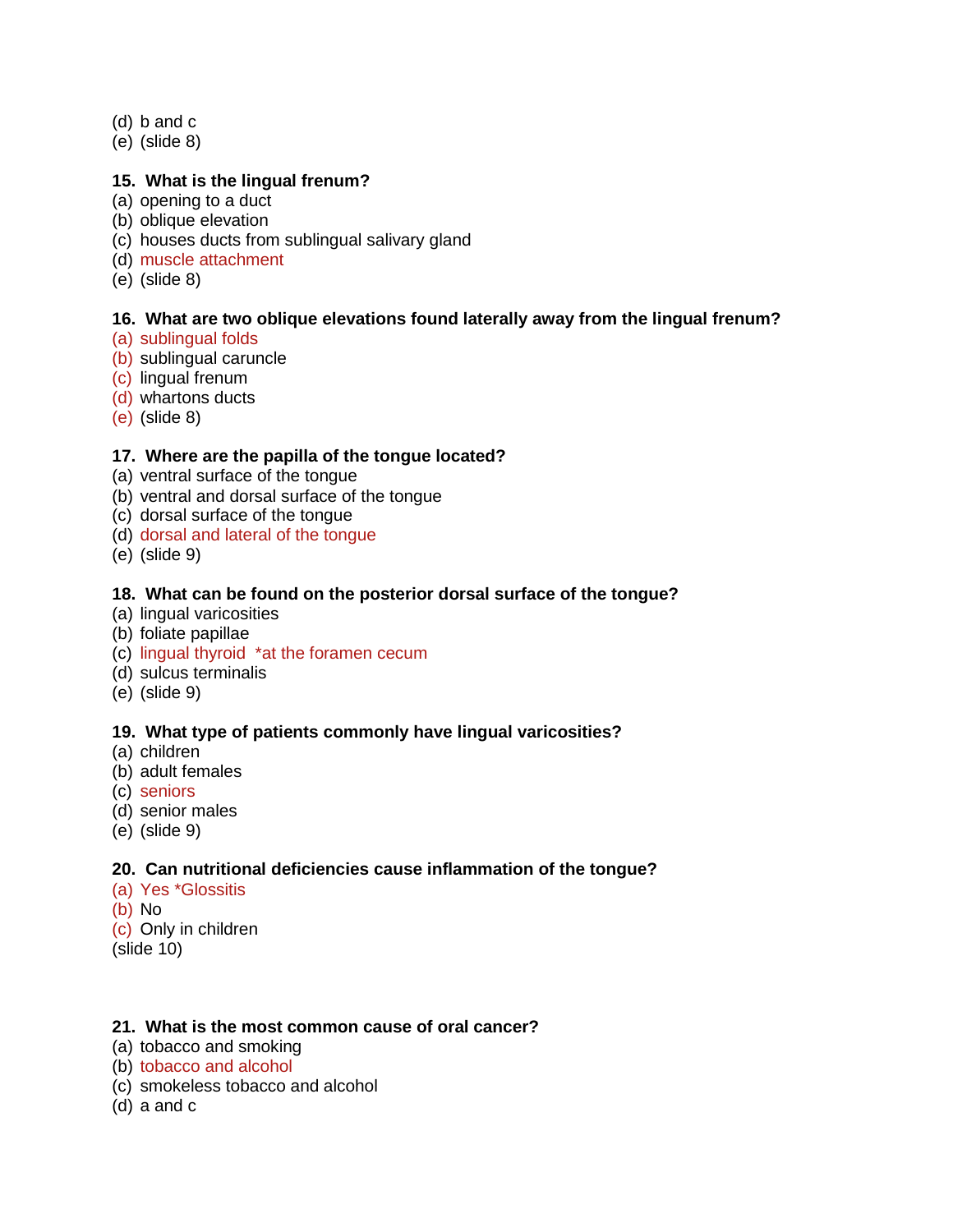(e) (slide 12)

#### **22. Heavy exposure to the sun could lead to \_\_\_?**

- (a) cancer of the face
- (b) cancer to the nose (first area hit by the sun)
- (c) cancer of the lip
- (d) cancer of the lip and nose
- (e) (slide 13)

# **23. What is TNM system?**

- (a) tumor size, presence or absence of tumor in nodes, presence of absence of distant metastases
- (b) tumor color and size, tumor in nodes, if metastases
- (c) tumor size, tumor in submandibular nodes, malodour
- (d) None
- (e) (slide 15)

#### **24. How is cancer of the oral cavity treated?**

- (a) chemotherapy and radiation
- (b) radiation is the first step
- (c) surgery after chemotherapy
- (d) chemotherapy, radiation, surgery
- (e) (slide 16)

#### **25. What is the preferred method to tae care of bulky tumours?**

- (a) radiation
- (b) chemotherapy
- (c) surgery biopsy
- (d) chemotherapy and radiation combined
- (e) (slide 16)

#### **26. What is the Brush Biopsy, Cytology, Velscope, and Vizilite - explain each one.** (slides 17-20)

#### **27. What is erythroplakia?**

- (a) usually benign
- (b) common in females
- (c) can exhibit premaligancy
- (d) white lesion with red border
- (e) (slide 23)

#### **28. How many teeth are in the primary dentition?**

- (a) 10-20
- $(b)$  20
- (c) 25
- (d) 18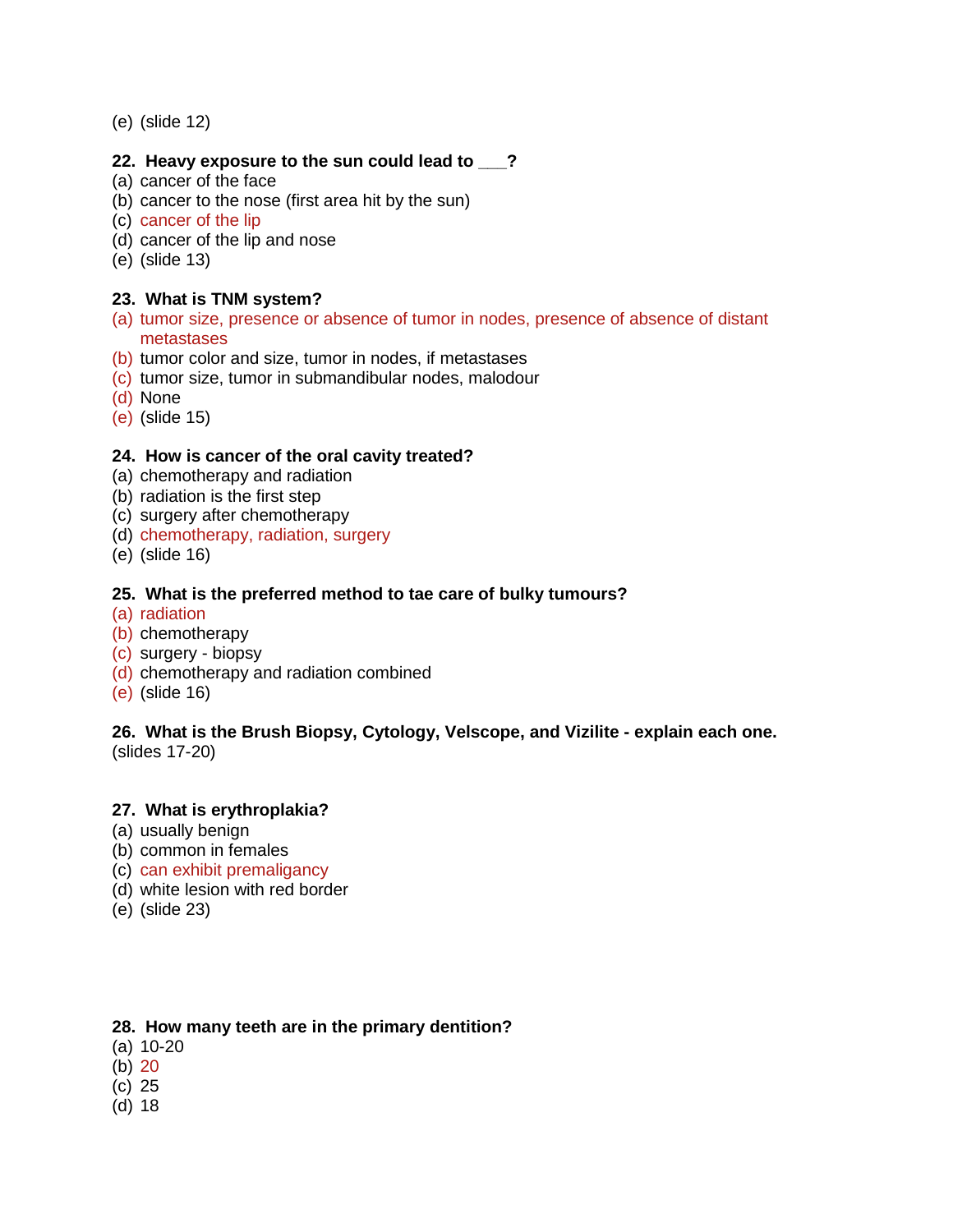(e) (slide 66)

## **29. Where is the sublingual gland located?**

- (a) anterior to the submandibular gland
- (b) posterior to the submandibular gland
- (c) superior to the submandibular gland
- (d) inferior to the submandibular gland
- (e) (slide 61)

#### **30. Where is the philtrum?**

- (a) the tip of the nose
- (b) the space between the nose and upper lip
- (c) inferior to the mentolabial sulcus
- (d) near the lower lip vermillion
- (e) (slide 59)

# **31. What is the inner canthus of the eye?**

- (a) folder of tissue near the labial commissures
- (b) only in blue eye-individuals
- (c) fold of tissue at the inner corner of the eyelids
- (d) the eyelid
- (e) (slide 58)

#### **32. What papillae is at the most anterior portion of the tongue?**

- (a) fungiform
- (b) apex of tongue
- (c) filiform
- (d) circumvallate
- (e) (slide 57)

# **33. What is the incisive papilla?**

- (a) at the midline
- (b) bright red
- (c) thin keratinized tissue
- (d) thick keratinized tissue
- (e) (slide 54)

#### **34. What are yellowish sebaceous glands found on the facial mucosa near the corner of the mouth?**

- (a) frenum
- (b) alveolar mucosa
- (c) lip pits
- (d) fordyce granules
- (e) (slide 52)

# **35. What is true about mouth guards?**

- (a) allows speaking and does not limit breathing
- (b) should be cost effective
- (c) includes high power absorption and power distribution throughout the expansion
- (d) all of the above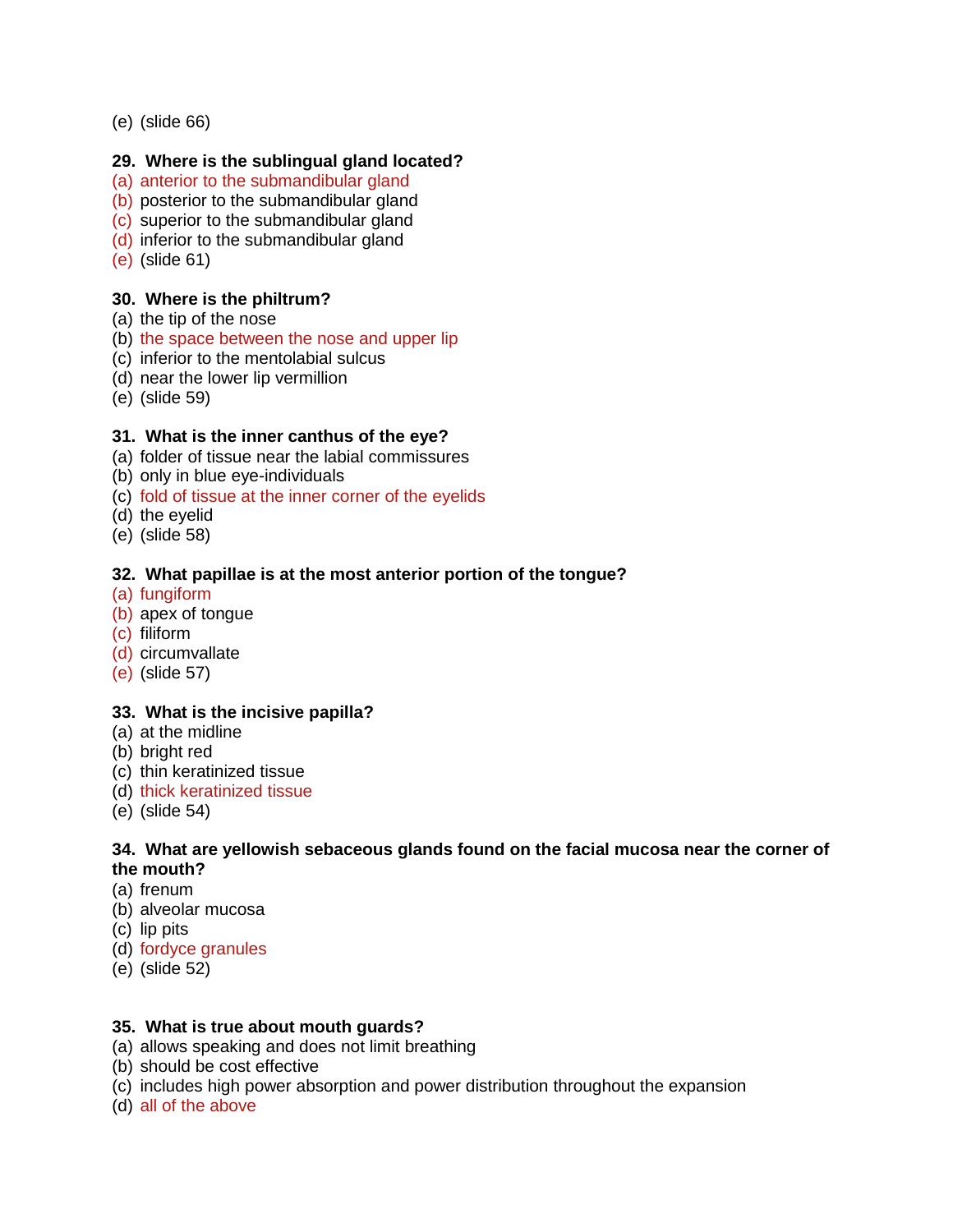(e) (slide 49)

#### **36. After \_\_\_\_ hours the chance for an avulsed tooth to successfully recover full function diminish.**

- (a) 1 hour
- (b) 2 hours
- (c) 3 hours
- (d) 4 hours
- (e) (slide 48)

#### **37. What is best to use with large diastamas?**

- (a) Stim-U-Dents
- (b) Proxy Brushes
- (c) Toothpicks
- (d) Floss wand
- (e) (slide 44)

# **38. What method of flossing is preferred for children?**

- (a) loop or circle also for limited dexterity
- (b) loop
- (c) spool
- (d) floss picks
- (e) (slide 43)

# **39. When does plaque begin to mineralize into calculus?**

- (a) 12-24 hours
- (b) 6-12 hours
- (c) 24 hours
- (d) 36 hours
- (e) (slide 41)

# **40. Can interproximal plaque that has been left for 24 hours be removed by floss?**

- (a) yes
- (b) no —> remember plaque is mineralized after 24 (forming calculus) and calculus CANNOT be removed by floss
- (c) (slide 40)

# **41. When does the pellicle form?**

- (a) immediately after brushing
- (b) immediately after a cleaning
- (c) immediately after using mouthwash
- (d) None of the above
- (e) (slide 39)

# **42. When the pH of saliva is 4.5-5.0 what happens?**

- (a) calculus forms
- (b) demineralization
- (c) caries form
- (d) xerostomia